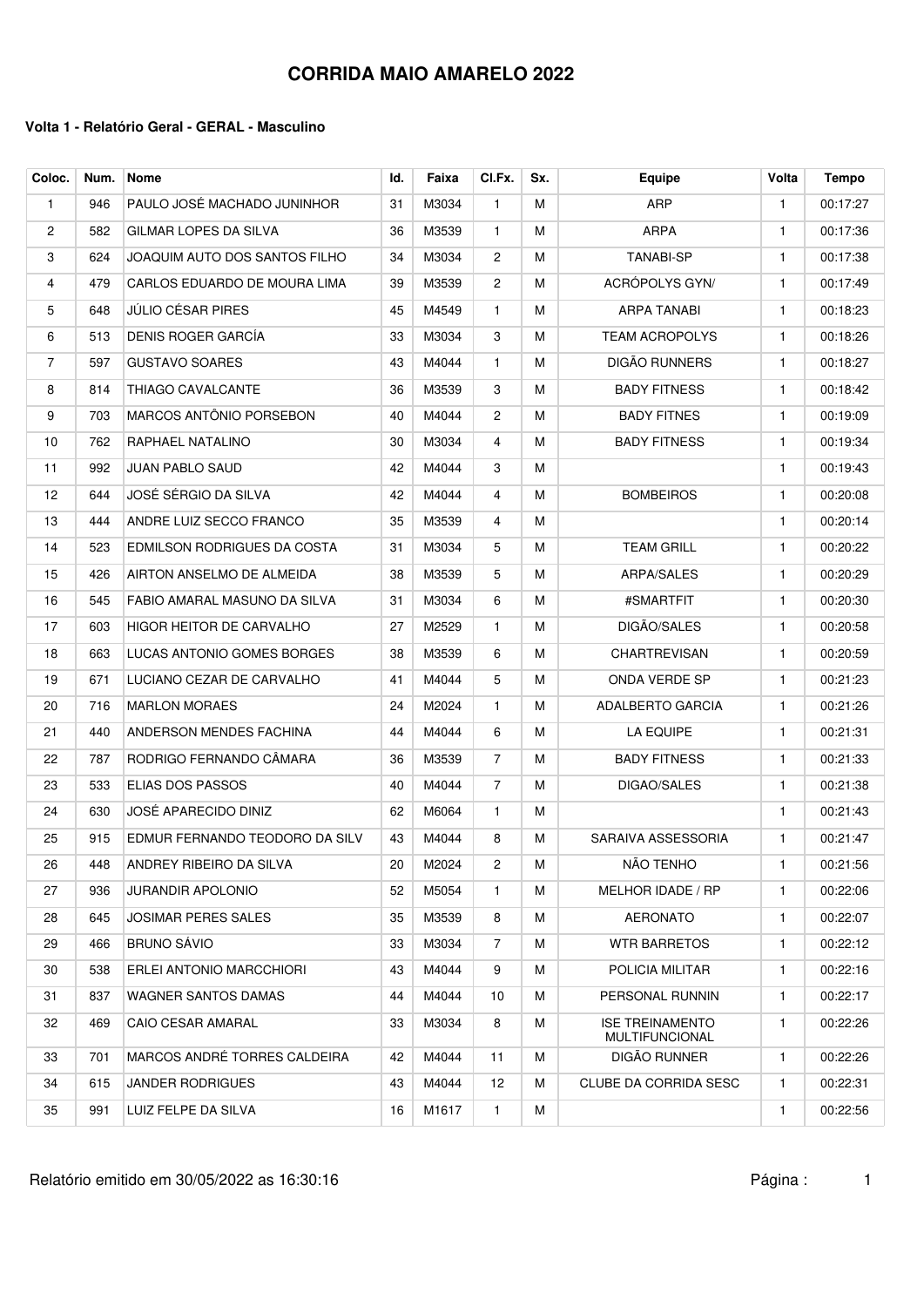### **Volta 1 - Relatório Geral - GERAL - Masculino**

| Coloc. | Num. | Nome                               | ld. | Faixa | CI.Fx.         | Sx. | Equipe                                           | Volta        | <b>Tempo</b> |
|--------|------|------------------------------------|-----|-------|----------------|-----|--------------------------------------------------|--------------|--------------|
| 36     | 704  | <b>MARCOS AURELIO DA SILVA</b>     | 41  | M4044 | 13             | м   | <b>OUTDOOR</b>                                   | 1            | 00:23:04     |
| 37     | 454  | <b>ANTONIO FRANCISCO RODRIGUES</b> | 55  | M5559 | $\mathbf{1}$   | M   | <b>IND</b>                                       | $\mathbf{1}$ | 00:23:06     |
| 38     | 540  | EVANDRO CONCA PATRIANI             | 52  | M5054 | $\overline{2}$ | м   | <b>WIND ESPORTES</b>                             | $\mathbf{1}$ | 00:23:12     |
| 39     | 569  | <b>FRANK PAVAN</b>                 | 42  | M4044 | 14             | M   | <b>ADALBERTO GARCIA</b>                          | 1            | 00:23:19     |
| 40     | 525  | EDSON DELLA CROCE JUNIOR           | 41  | M4044 | 15             | м   | PIRATAS RUNNING                                  | $\mathbf{1}$ | 00:23:21     |
| 41     | 841  | <b>WELINGTON ALVES GUIMARAES</b>   | 36  | M3539 | 9              | м   | <b>INOVERUNNERS</b>                              | $\mathbf{1}$ | 00:23:25     |
| 42     | 605  | <b>JAN SARKIS CARDOSO</b>          | 21  | M2024 | 3              | M   | <b>GO PACE</b>                                   | $\mathbf{1}$ | 00:23:28     |
| 43     | 709  | <b>MARCOS MAGRI DA SILVA</b>       | 38  | M3539 | 10             | M   | TANABI-SP                                        | $\mathbf{1}$ | 00:23:29     |
| 44     | 747  | PAULO HENRIQUE TEDOKON             | 52  | M5054 | 3              | м   |                                                  | $\mathbf{1}$ | 00:23:32     |
| 45     | 628  | JONATHAN CHRISTOPHER DE SÁ BRA     | 28  | M2529 | $\overline{2}$ | M   | <b>FABIANO NASCIMENTO</b>                        | $\mathbf{1}$ | 00:23:33     |
| 46     | 825  | <b>VALTER JOAQUIM FLORENCIO</b>    | 48  | M4549 | 2              | м   | <b>PARTICULAR</b>                                | 1            | 00:23:38     |
| 47     | 520  | EDIVANILDO JOSÉ DA SILVA SOUZA     | 35  | M3539 | 11             | м   | <b>TR3 BRASIL</b>                                | $\mathbf{1}$ | 00:23:45     |
| 48     | 641  | JOSÉ RODOLFO GARCIA DOS SANTOS     | 47  | M4549 | 3              | M   | <b>RP MOVE</b>                                   | $\mathbf{1}$ | 00:23:46     |
| 49     | 920  | FABRICIO VICENTE DE CARVALHO       | 37  | M3539 | 12             | М   | QUADRANGULAR TEMPLO DOS<br><b>ANJOS SJRP</b>     | $\mathbf{1}$ | 00:23:48     |
| 50     | 913  | DIEGO OLIVEIRA ROQUE               | 36  | M3539 | 13             | м   | + FIT DIEGO ROQUE                                | 1            | 00:23:49     |
| 51     | 754  | RAFAEL KIYOSHI ISHIBASHI           | 35  | M3539 | 14             | м   | <b>GO PACE</b>                                   | 1            | 00:23:52     |
| 52     | 452  | ANTONIO CARLOS VILELA JUNIOR       | 41  | M4044 | 16             | м   | <b>AVULSO</b>                                    | $\mathbf{1}$ | 00:23:53     |
| 53     | 509  | DANILO SEGURA                      | 38  | M3539 | 15             | M   | <b>GOPACE</b>                                    | $\mathbf{1}$ | 00:23:53     |
| 54     | 744  | OTAVO PINTO FIUZA                  | 52  | M5054 | 4              | M   | PÉ DE PATO                                       | $\mathbf{1}$ | 00:23:53     |
| 55     | 627  | JONATAS SILVA SANTOS               | 32  | M3034 | 9              | м   | SARAIVA ACESSORIA                                | $\mathbf{1}$ | 00:23:55     |
| 56     | 939  | <b>LUCAS SAVATIM</b>               | 21  | M2024 | $\overline{4}$ | м   | SARAIVA ASSESSO                                  | 1            | 00:23:55     |
| 57     | 655  | LEANDRO PEREIRA DE GODOI           | 43  | M4044 | 17             | м   | <b>AVULSO</b>                                    | 1            | 00:23:58     |
| 58     | 555  | <b>FELIPE PICCIRILLO HENRIQUE</b>  | 39  | M3539 | 16             | м   |                                                  | $\mathbf{1}$ | 00:24:07     |
| 59     | 687  | <b>MARCELO MARTINS DOS SANTOS</b>  | 46  | M4549 | 4              | м   | <b>TEAM VAQUEIRO</b>                             | $\mathbf{1}$ | 00:24:14     |
| 60     | 820  | <b>UELL FAGUNDES</b>               | 37  | M3539 | 17             | М   | <b>WOLF RUNNER</b>                               | 1            | 00:24:15     |
| 61     | 996  | DALTON JOSE DOS SANTOS             | 51  | M5054 | 5              | м   |                                                  | 1            | 00:24:16     |
| 62     | 767  | <b>RENATO GOMES MONTEIRO</b>       | 49  | M4549 | 5              | м   | PETER TEAM RUNNING                               | 1            | 00:24:17     |
| 63     | 519  | EDIL JOSÉ DOS SANTOS               | 60  | M6064 | 2              | м   |                                                  | 1            | 00:24:20     |
| 64     | 586  | GIOVANNE CAMARGO AREDI             | 25  | M2529 | 3              | м   |                                                  | 1            | 00:24:20     |
| 65     | 799  | ROMILDO CAMARGO DE SOUZA           | 52  | M5054 | 6              | м   | PERSONAL RUNNING                                 | 1            | 00:24:20     |
| 66     | 507  | DANILO BRANDÃO SALVADOR            | 38  | M3539 | 18             | м   | <b>BADY FITNESS</b>                              | 1            | 00:24:29     |
| 67     | 634  | JOSÉ CARLOS EVANGELISTA FERREI     | 32  | M3034 | 10             | м   | <b>BADY FITNESS</b>                              | 1            | 00:24:30     |
| 68     | 443  | ANDRÉ LUIZ AZADINHO CAMPOS         | 41  | M4044 | 18             | м   | AFERCAN - OUTDOOR - SMEL<br><b>FERNANDÓPOLIS</b> | 1            | 00:24:32     |
| 69     | 672  | LUIS CARLOS CAVALCANTE ALVES       | 54  | M5054 | $\overline{7}$ | м   | <b>GOLD TRAINER RUNNER</b>                       | 1            | 00:24:33     |
| 70     | 733  | NELSON PEREIRA DE OLIVEIRA         | 41  | M4044 | 19             | м   | <b>RP MOVE</b>                                   | 1            | 00:24:35     |
| 71     | 904  | ADAIR RIBEIRO DE OLIVEIRA          | 70  | M7074 | 1              | м   | PERSONAL CLAUDIA                                 | 1            | 00:24:35     |

Relatório emitido em 30/05/2022 as 16:30:16 <br>
2 Página : 2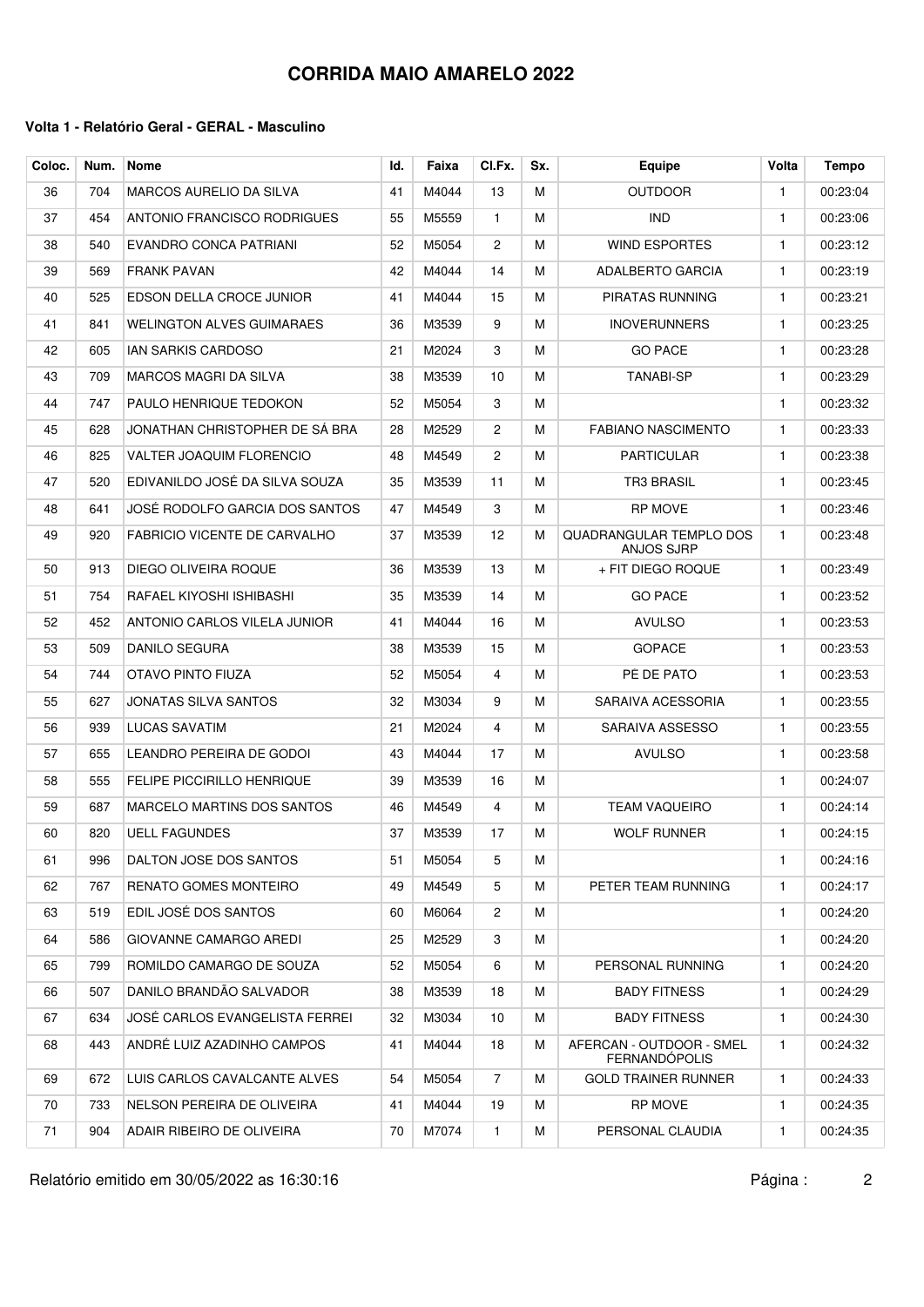| Coloc. | Num. | <b>Nome</b>                      | Id. | Faixa | CI.Fx.         | Sx. | <b>Equipe</b>          | Volta        | <b>Tempo</b> |
|--------|------|----------------------------------|-----|-------|----------------|-----|------------------------|--------------|--------------|
| 72     | 774  | RICARDO DE OLIVEIRA PINTO        | 42  | M4044 | 20             | м   |                        | $\mathbf{1}$ | 00:24:37     |
| 73     | 914  | DIOGO NASCIMENTO DE LIMA         | 29  | M2529 | 4              | M   | <b>AMBIENTAL</b>       | $\mathbf{1}$ | 00:24:42     |
| 74     | 732  | MURILO ALEXANDRE CECCHINI        | 31  | M3034 | 11             | M   | <b>RP MOVE</b>         | $\mathbf{1}$ | 00:24:45     |
| 75     | 718  | <b>MATEUS FERRIS</b>             | 39  | M3539 | 19             | м   | <b>BADY FITNIS</b>     | $\mathbf{1}$ | 00:24:46     |
| 76     | 745  | PABLO HENRIQUE DA SILVA          | 40  | M4044 | 21             | м   |                        | $\mathbf{1}$ | 00:24:46     |
| 77     | 798  | ROMÁRIO GONÇALVES                | 28  | M2529 | 5              | м   |                        | $\mathbf{1}$ | 00:24:50     |
| 78     | 803  | SAMUEL ELÍAS BARBOSA             | 20  | M2024 | 5              | м   | DIGÃO RUNNER           | $\mathbf{1}$ | 00:24:51     |
| 79     | 562  | FLÁVIO APARECIDO BARBOSA         | 48  | M4549 | 6              | M   | DIGÃO RUNNER           | $\mathbf{1}$ | 00:24:52     |
| 80     | 674  | LUIS LUCAS BEARARI               | 31  | M3034 | 12             | M   |                        | $\mathbf{1}$ | 00:24:57     |
| 81     | 715  | <b>MARIO AUGUSTO SILVA</b>       | 30  | M3034 | 13             | м   | TURMA DO JERE          | $\mathbf{1}$ | 00:24:57     |
| 82     | 611  | <b>IVAN TEIXEIRA DE OLIVEIRA</b> | 32  | M3034 | 14             | м   | DIGÃO RUNNER           | $\mathbf{1}$ | 00:25:12     |
| 83     | 575  | GABRIEL LUCIANO DE SOUZA CARVA   | 18  | M1819 | $\mathbf{1}$   | м   | ONDA VERDE SP          | $\mathbf{1}$ | 00:25:15     |
| 84     | 725  | <b>MATTEUS DA SILVA NOSSA</b>    | 22  | M2024 | 6              | м   |                        | $\mathbf{1}$ | 00:25:18     |
| 85     | 492  | CLÁUDIO WILSON LIMA DE MACEDO    | 44  | M4044 | 22             | M   | <b>WTR</b>             | $\mathbf{1}$ | 00:25:24     |
| 86     | 576  | GABRIEL VINÍCIUS LEITE DE ABRE   | 36  | M3539 | 20             | M   | <b>BADY FITNESS</b>    | $\mathbf{1}$ | 00:25:26     |
| 87     | 679  | LUIZ TADEU LIMA FRANCISCO        | 35  | M3539 | 21             | м   | <b>FEET STUDIO</b>     | $\mathbf{1}$ | 00:25:35     |
| 88     | 960  | <b>VINICIUS OLIVEIRA RUBIO</b>   | 15  | M0015 | $\mathbf{1}$   | м   | SARAIVA ASCESSO        | $\mathbf{1}$ | 00:25:35     |
| 89     | 463  | BRUNO HENRIQUE CAMARGO PRIETO    | 27  | M2529 | 6              | м   | <b>RPMOVE</b>          | $\mathbf{1}$ | 00:25:40     |
| 90     | 756  | RAFAEL OLIVEIRA DA COSTA         | 24  | M2024 | $\overline{7}$ | м   |                        | $\mathbf{1}$ | 00:25:42     |
| 91     | 773  | RICARDO DE MATTOSINHOS           | 49  | M4549 | $\overline{7}$ | м   | <b>TRUTAS</b>          | $\mathbf{1}$ | 00:25:46     |
| 92     | 530  | EDUARDO TAVARES SOUZA            | 39  | M3539 | 22             | м   | <b>RP MOVE</b>         | $\mathbf{1}$ | 00:25:48     |
| 93     | 594  | <b>GUSTAVO GUIDONI BERSELINE</b> | 34  | M3034 | 15             | м   | <b>BADY FITNESS</b>    | $\mathbf{1}$ | 00:25:48     |
| 94     | 515  | DIEGO DOMINGUES                  | 37  | M3539 | 23             | м   | <b>BADY FITNESS</b>    | $\mathbf{1}$ | 00:25:49     |
| 95     | 755  | RAFAEL NICOLAU DA SILVA          | 38  | M3539 | 24             | м   | <b>INOVE RUNNERS</b>   | $\mathbf{1}$ | 00:25:51     |
| 96     | 909  | AUGUSTO DO NASCIMENTO            | 14  | M0015 | $\overline{2}$ | м   | <b>CHAR TREVIZAN</b>   | $\mathbf{1}$ | 00:25:57     |
| 97     | 838  | <b>WALTER PESSOA</b>             | 60  | M6064 | 3              | М   | WIND ESPORTES          | 1            | 00:25:59     |
| 98     | 810  | SILVIO CLÁUDIO JOSE              | 55  | M5559 | 2              | м   | ADALBERTO GARCIA       | $\mathbf{1}$ | 00:26:02     |
| 99     | 494  | <b>CLEBER CAIRES BOFF</b>        | 43  | M4044 | 23             | м   | <b>JUSTICEIROS RUN</b> | $\mathbf{1}$ | 00:26:09     |
| 100    | 910  | <b>BRUNO MUTO COUTINHO</b>       | 34  | M3034 | 16             | м   |                        | $\mathbf{1}$ | 00:26:11     |
| 101    | 993  | LUIZ RICARDO DE SOUZA            | 36  | M3539 | 25             | м   |                        | $\mathbf{1}$ | 00:26:11     |
| 102    | 919  | EVANDRO DOS SANTOS               | 33  | M3034 | 17             | м   | <b>EQUIPEWTR</b>       | $\mathbf{1}$ | 00:26:12     |
| 103    | 460  | AUGUSTO COMPARETTO JUNIOR        | 28  | M2529 | $\overline{7}$ | м   | SALESRUNNER            | $\mathbf{1}$ | 00:26:14     |
| 104    | 746  | PAULO HENRIQUE CASTILHO          | 37  | M3539 | 26             | м   | <b>RPMOVE</b>          | $\mathbf{1}$ | 00:26:14     |
| 105    | 620  | JOÃO CARLOS BRAGA DE AQUINO      | 49  | M4549 | 8              | м   | <b>WOLF RUNNER</b>     | $\mathbf{1}$ | 00:26:15     |
| 106    | 532  | EIGI MUNIS OKADA                 | 32  | M3034 | 18             | м   |                        | $\mathbf{1}$ | 00:26:20     |
| 107    | 691  | MARCIO ADRIANO LUDETTE           | 36  | M3539 | 27             | М   |                        | $\mathbf{1}$ | 00:26:22     |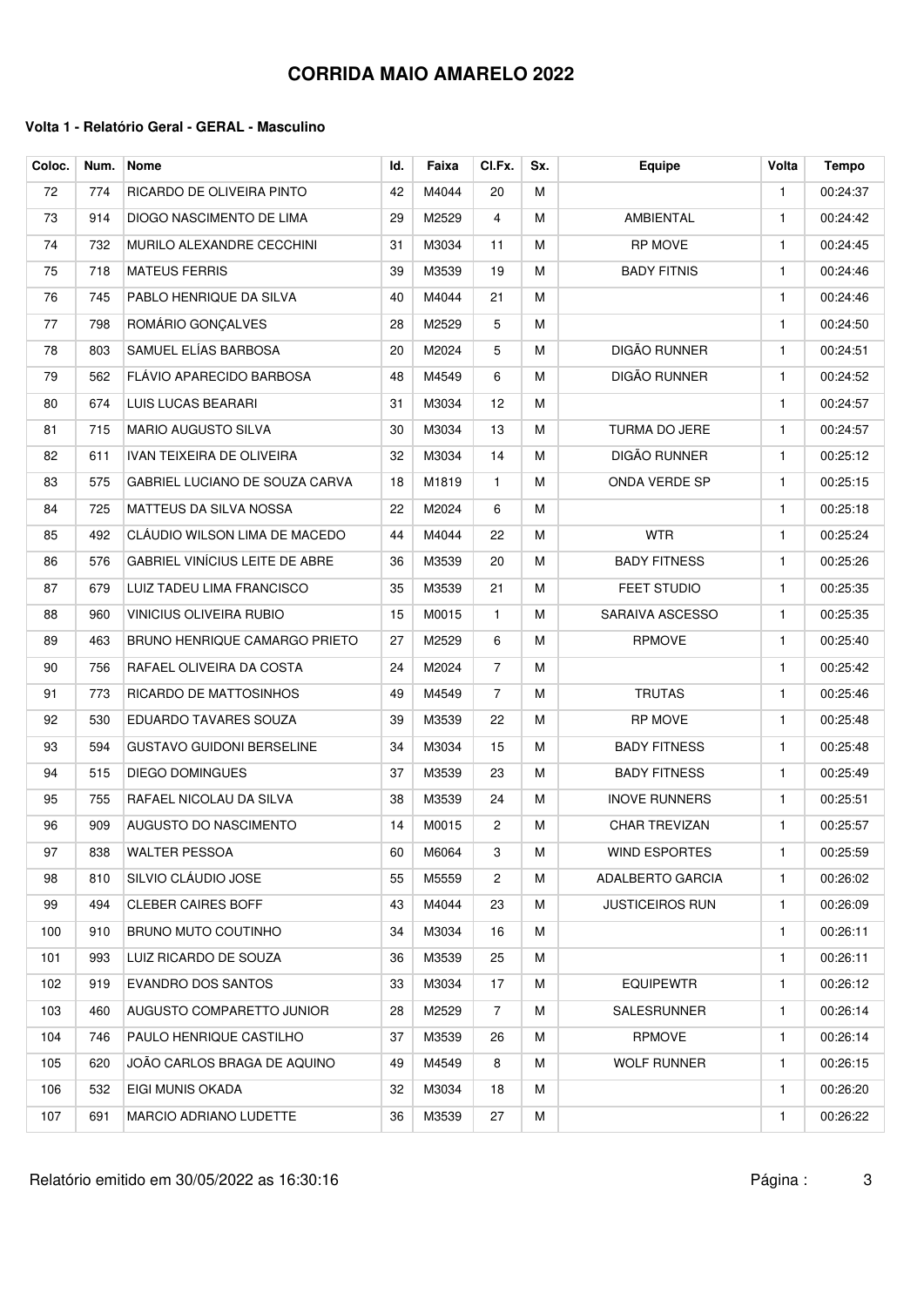| Coloc. | Num. | <b>Nome</b>                         | Id. | Faixa    | CI.Fx.                | Sx. | <b>Equipe</b>       | Volta        | <b>Tempo</b> |
|--------|------|-------------------------------------|-----|----------|-----------------------|-----|---------------------|--------------|--------------|
| 108    | 834  | VITOR HUGO ZANCHI VETORI            | 44  | M4044    | 24                    | м   | <b>BADY FITNESS</b> | $\mathbf{1}$ | 00:26:23     |
| 109    | 751  | PEDRO HENRIQUE PEDRON ARMIATO       | 33  | M3034    | 19                    | м   | <b>BLACKFIT</b>     | $\mathbf{1}$ | 00:26:24     |
| 110    | 553  | <b>FABRICIO GREGORIO</b>            | 41  | M4044    | 25                    | M   | UNIMED CATANDUV     | $\mathbf{1}$ | 00:26:28     |
| 111    | 595  | <b>GUSTAVO H DOS SANTIS POSTIGO</b> | 40  | M4044    | 26                    | M   |                     | $\mathbf{1}$ | 00:26:31     |
| 112    | 850  | WILLIAN GOUVEA VIEIRA               | 33  | M3034    | 20                    | м   | <b>WILL GOUVEA</b>  | $\mathbf{1}$ | 00:26:31     |
| 113    | 815  | THIAGO FINOTI WAITMAN               | 35  | M3539    | 28                    | м   |                     | $\mathbf{1}$ | 00:26:33     |
| 114    | 940  | LUIZ CARLOS DOS SANTOS              | 58  | M5559    | 3                     | м   | DIGÃO RUNNER        | $\mathbf{1}$ | 00:26:40     |
| 115    | 639  | JOSÉ NATHAN FERNANDES ROCHA         | 32  | M3034    | 21                    | м   |                     | $\mathbf{1}$ | 00:26:49     |
| 116    | 829  | VICTOR HUGO JUNQUEIRA FERREIRA      | 30  | M3034    | 22                    | M   |                     | $\mathbf{1}$ | 00:27:02     |
| 117    | 947  | PAULO ROBERTO PIRES                 | 58  | M5559    | $\overline{4}$        | м   |                     | $\mathbf{1}$ | 00:27:02     |
| 118    | 905  | AILTON SOARES LIRA                  | 47  | M4549    | 9                     | м   | SARA ASSESSORIA     | $\mathbf{1}$ | 00:27:03     |
| 119    | 556  | FERNANDO ANTONIO FARHAT JUNIOR      | 46  | M4549    | 10                    | м   |                     | $\mathbf{1}$ | 00:27:04     |
| 120    | 700  | MARCOS ALCANTARA DE MACEDO          | 39  | M3539    | 29                    | м   | <b>BADY FITNESS</b> | 1            | 00:27:05     |
| 121    | 518  | DONIZETI APARECIDO DA SILVA         | 47  | M4549    | 11                    | м   | NÃO TENHO           | $\mathbf{1}$ | 00:27:08     |
| 122    | 721  | <b>MATHEUS PIOVESAN MARTARELLO</b>  | 18  | M1819    | $\mathbf{2}^{\prime}$ | M   |                     | $\mathbf{1}$ | 00:27:11     |
| 123    | 662  | LUAN MATHEUS SOARES D OLIVEIRA      | 24  | M2024    | 8                     | M   | <b>GOLD</b>         | $\mathbf{1}$ | 00:27:14     |
| 124    | 1000 | MARCIO ROBERTO ALVES DE FREITAS     | 37  | M3539    | 30                    | M   |                     | $\mathbf{1}$ | 00:27:23     |
| 125    | 771  | RENATO VALENCIO                     | 35  | M3539    | 31                    | м   | <b>RP MOVE</b>      | $\mathbf{1}$ | 00:27:26     |
| 126    | 557  | FERNANDO BRAZOLIN                   | 46  | M4549    | 12                    | м   | PÉ DE PATO          | $\mathbf{1}$ | 00:27:28     |
| 127    | 434  | ALEXANDRE MEDICE GOUVEIA            | 41  | M4044    | 27                    | м   | <b>ALEXMEDICE</b>   | $\mathbf{1}$ | 00:27:30     |
| 128    | 527  | EDUARDO AUGUSTO RIBEIRO             | 35  | M3539    | 32                    | м   | <b>RP MOVE</b>      | $\mathbf{1}$ | 00:27:38     |
| 129    | 791  | RODRIGO MENESES DE ANDRADE          | 31  | M3034    | 23                    | M   | <b>BADY FITINES</b> | $\mathbf{1}$ | 00:27:38     |
| 130    | 932  | JOSE CHOITE KITA JUNIOR             | 54  | M5054    | 8                     | м   | <b>RP MOVE</b>      | $\mathbf{1}$ | 00:27:38     |
| 131    | 468  | BRYAN LUKAS ANDRADE DE OLIVEIR      | 22  | M2024    | 9                     | м   | <b>VT SPORTS</b>    | $\mathbf{1}$ | 00:27:39     |
| 132    | 929  | JEAN CARLOS FIAMEGHI GRANERO        | 30  | M3034    | 24                    | м   | SARAIVA ASSESSORIA  | $\mathbf{1}$ | 00:27:41     |
| 133    | 779  | RICHARD SATILITE                    |     | 19 M1819 | $\mathbf{3}$          | M   | <b>MAPOGOS</b>      | 1            | 00:27:44     |
| 134    | 521  | EDLEIS PACHECO FERREIRA             | 30  | M3034    | 25                    | м   | <b>BADY FITNESS</b> | $\mathbf{1}$ | 00:27:47     |
| 135    | 439  | ANDERSON LUIZ MORELATO              | 40  | M4044    | 28                    | м   | DIGÃO RUNER         | $\mathbf{1}$ | 00:27:48     |
| 136    | 809  | SILVIO CESAR CANDEU                 | 45  | M4549    | 13                    | м   | DIGÃO RUNNER        | $\mathbf{1}$ | 00:27:48     |
| 137    | 698  | MARCO AURÉLIO RODRIGUES DA SIL      | 35  | M3539    | 33                    | м   |                     | $\mathbf{1}$ | 00:27:51     |
| 138    | 962  | <b>WESLEY MARCEL TIENI</b>          | 42  | M4044    | 29                    | м   |                     | 1            | 00:27:51     |
| 139    | 670  | LUCIANO AP GASPARO                  | 49  | M4549    | 14                    | м   | DIGÃO RUNNER        | $\mathbf{1}$ | 00:27:58     |
| 140    | 699  | <b>MARCO MORAES</b>                 | 51  | M5054    | 9                     | м   |                     | $\mathbf{1}$ | 00:28:02     |
| 141    | 842  | WELLINGTON COELHO MELO DE OLIV      | 41  | M4044    | 30                    | м   | DIGÃO RUNNER        | $\mathbf{1}$ | 00:28:05     |
| 142    | 517  | DIEGO MONZANI DOS SANTOS            | 36  | M3539    | 34                    | м   |                     | $\mathbf{1}$ | 00:28:13     |
| 143    | 514  | DIEGO BARUFI                        | 32  | M3034    | 26                    | М   |                     | $\mathbf{1}$ | 00:28:15     |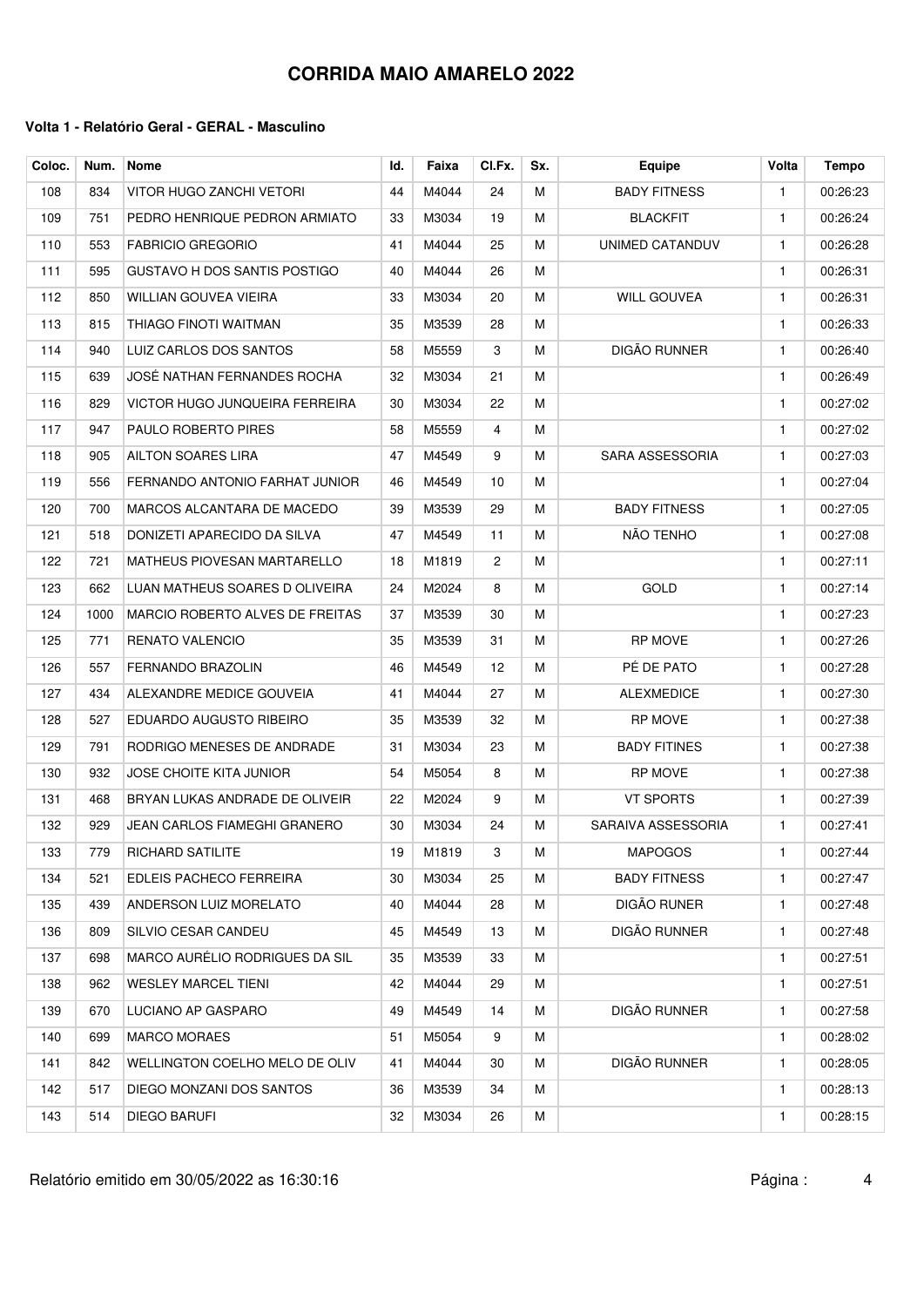| Coloc. | Num. | <b>Nome</b>                   | Id. | Faixa | CI.Fx.       | Sx. | Equipe                                         | Volta        | <b>Tempo</b> |
|--------|------|-------------------------------|-----|-------|--------------|-----|------------------------------------------------|--------------|--------------|
| 144    | 675  | LUIZ APARECIDO MANIERO        | 47  | M4549 | 15           | м   | PAPAMILHAS-RIO PRETO                           | $\mathbf{1}$ | 00:28:17     |
| 145    | 792  | RODRIGO S SANTOS PIANCENTI    | 41  | M4044 | 31           | м   | <b>DIGAO RUNNER</b>                            | $\mathbf{1}$ | 00:28:18     |
| 146    | 690  | MARCELO VINÍCIUS DOS SANTOS   | 26  | M2529 | 8            | м   |                                                | $\mathbf{1}$ | 00:28:23     |
| 147    | 637  | JOSÉ DONIZETE DONIZETE BARROS | 58  | M5559 | 5            | м   |                                                | $\mathbf{1}$ | 00:28:26     |
| 148    | 445  | ANDRÉ MARTINS DOS SANTOS      | 39  | M3539 | 35           | м   | EGA - EQUIPE GRANADENSE DE<br><b>ATLETISMO</b> | $\mathbf{1}$ | 00:28:27     |
| 149    | 432  | ALEX SAMUEL DA SILVA          | 35  | M3539 | 36           | М   | <b>CONNECT HIIT</b>                            | $\mathbf{1}$ | 00:28:28     |
| 150    | 467  | <b>BRUNO TAINO</b>            | 39  | M3539 | 37           | м   | <b>ARPA</b>                                    | $\mathbf{1}$ | 00:28:28     |
| 151    | 642  | JOSÉ RODRIGO CAMILO PINTO     | 43  | M4044 | 32           | м   | <b>CORPO DE BOMVEIROS</b>                      | $\mathbf{1}$ | 00:28:28     |
| 152    | 970  | JOSÉ LUIZ FERRARI FERREIRA    | 47  | M4549 | 16           | м   | POLÍCIA MILITAR                                | $\mathbf{1}$ | 00:28:28     |
| 153    | 943  | <b>MARCIO CLEITON ROCHA</b>   | 48  | M4549 | 17           | м   | ADALBERTO GARCIA                               | $\mathbf{1}$ | 00:28:30     |
| 154    | 547  | FABIO LUIS VICOZO BALDINEBRO  | 31  | M3034 | 27           | м   |                                                | $\mathbf{1}$ | 00:28:31     |
| 155    | 647  | JULIO CESAR ALVES VIANA       | 39  | M3539 | 38           | м   |                                                | $\mathbf{1}$ | 00:28:37     |
| 156    | 482  | <b>CELSO UBINGE</b>           | 52  | M5054 | 10           | м   | <b>GOLD RUNNER</b>                             | $\mathbf{1}$ | 00:28:38     |
| 157    | 585  | GIOVANI RIBEIRO CONSTANCIO    | 49  | M4549 | 18           | м   |                                                | $\mathbf{1}$ | 00:28:39     |
| 158    | 816  | THIAGO JOSE DE CASTRO PEREIRA | 38  | M3539 | 39           | M   | <b>THIAGO PEREIRA</b>                          | $\mathbf{1}$ | 00:28:39     |
| 159    | 447  | ANDRÉ MIGUEL DOS SANTOS       | 34  | M3034 | 28           | м   | <b>RP MOVE</b>                                 | $\mathbf{1}$ | 00:28:45     |
| 160    | 789  | RODRIGO FERREIRA SOARES       | 42  | M4044 | 33           | м   | DIGÃO RUNNER                                   | $\mathbf{1}$ | 00:28:46     |
| 161    | 579  | <b>GERLUCIO RAMALHO ALVES</b> | 46  | M4549 | 19           | м   |                                                | $\mathbf{1}$ | 00:28:53     |
| 162    | 813  | THEODORO JOSÉ FURINI          | 41  | M4044 | 34           | м   | <b>SESC RIO PRETO</b>                          | 1            | 00:28:53     |
| 163    | 953  | RICARDO NUNES DE OLIVEIRA     | 43  | M4044 | 35           | м   | <b>BADY FITNESS</b>                            | $\mathbf{1}$ | 00:28:58     |
| 164    | 911  | <b>CESAR EDUARDO RUBIO</b>    | 43  | M4044 | 36           | M   | SARAIVA ASCESSO                                | $\mathbf{1}$ | 00:29:02     |
| 165    | 753  | RAFAEL CAMARGO                | 39  | M3539 | 40           | м   | <b>BADY FITNESS</b>                            | $\mathbf{1}$ | 00:29:03     |
| 166    | 486  | CIRISMAR SOUSA COUTINHO       | 45  | M4549 | 20           | м   | <b>RP MOVE</b>                                 | $\mathbf{1}$ | 00:29:04     |
| 167    | 737  | NOEL MESSIAS DA CUNHA         | 40  | M4044 | 37           | м   | <b>TEAM VAQUEIRO</b>                           | $\mathbf{1}$ | 00:29:04     |
| 168    | 995  | ANDERSON LARA DE OLIVEIRA     | 46  | M4549 | 21           | м   |                                                | $\mathbf{1}$ | 00:29:08     |
| 169    | 921  | FERNANDO DOS SANTOS KANASHIRO | 24  | M2024 | 10           | м   |                                                | $\mathbf{1}$ | 00:29:10     |
| 170    | 537  | ERCILEI BARBOSA               | 51  | M5054 | 11           | м   |                                                | $\mathbf{1}$ | 00:29:16     |
| 171    | 922  | FERNANDO GIACOMINI            | 50  | M5054 | 12           | м   | <b>TREINO CERTO</b>                            | $\mathbf{1}$ | 00:29:16     |
| 172    | 549  | FABIO MANSANO CASARIN         | 42  | M4044 | 38           | м   | SARAIVA ASSESSORIA E<br><b>TREINAMENTO</b>     | $\mathbf{1}$ | 00:29:23     |
| 173    | 632  | JOSE AUGUSTO LOPES DA SILVA   | 69  | M6569 | $\mathbf{1}$ | м   |                                                | 1            | 00:29:27     |
| 174    | 422  | ADONIAS MARQUES REGIO         | 37  | M3539 | 41           | м   | <b>WOLF RUNNER</b>                             | $\mathbf{1}$ | 00:29:34     |
| 175    | 604  | HUDSON DOS SANTOS             | 36  | M3539 | 42           | м   | <b>EQUIPE WTR</b>                              | 1            | 00:29:42     |
| 176    | 446  | ANDRE MATHEUS MAZARO          | 29  | M2529 | 9            | м   |                                                | 1            | 00:29:50     |
| 177    | 847  | WILLIAM JOSE DOS SANTOS       | 32  | M3034 | 29           | м   |                                                | $\mathbf{1}$ | 00:29:50     |
| 178    | 942  | LUIZ HENRIQUE RUIZ            | 34  | M3034 | 30           | м   | <b>CONNECT HIT</b>                             | 1            | 00:29:57     |
| 179    | 583  | GILMAR SOUZA DE CARVALHO      | 39  | M3539 | 43           | м   | DIGÃO RUNNER                                   | 1            | 00:30:22     |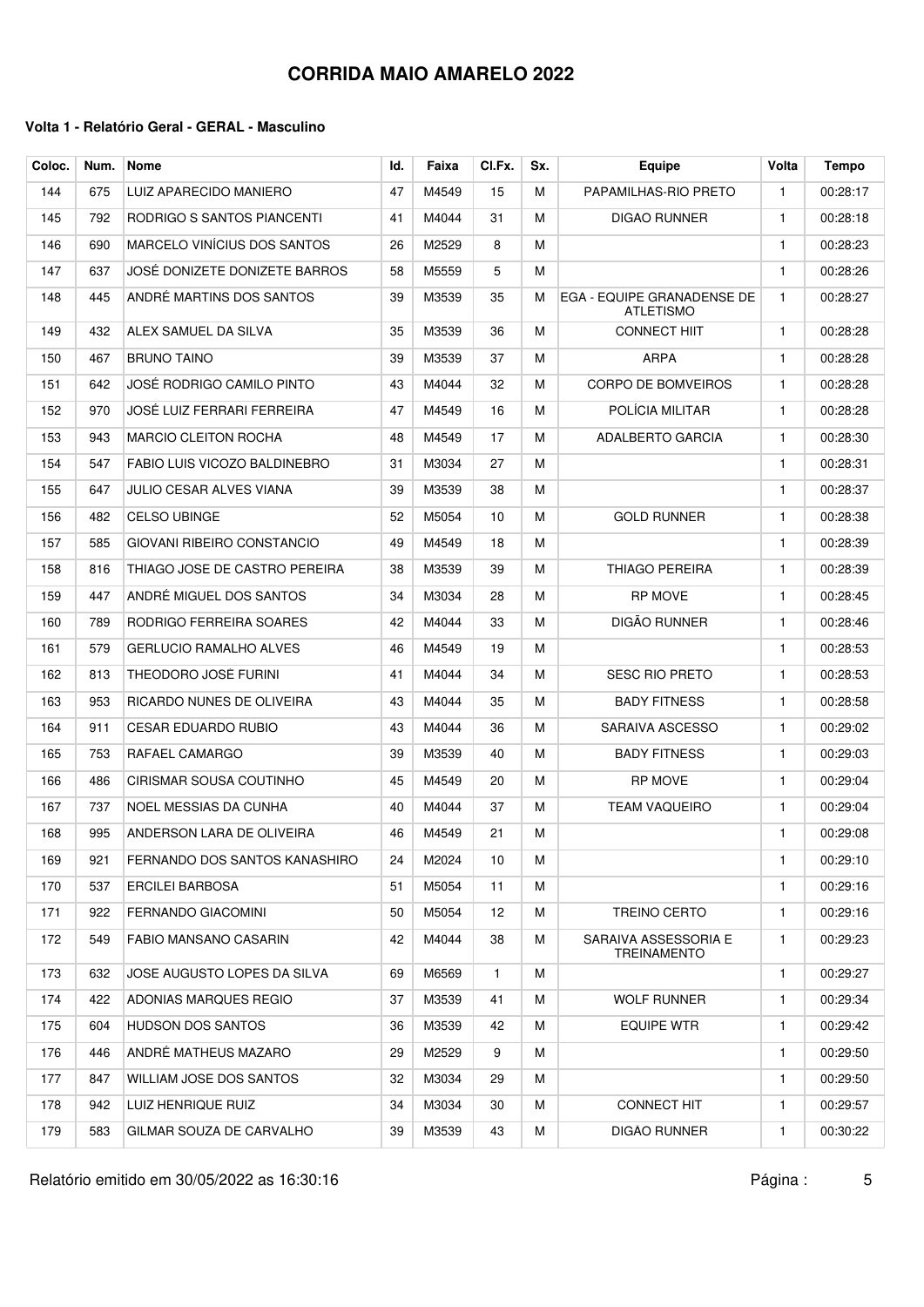| Coloc. | Num. | <b>Nome</b>                     | Id. | Faixa | CI.Fx.                | Sx. | Equipe                                     | Volta        | <b>Tempo</b> |
|--------|------|---------------------------------|-----|-------|-----------------------|-----|--------------------------------------------|--------------|--------------|
| 180    | 807  | SIDNEI DE SOUSA PEREIRA         | 57  | M5559 | 6                     | м   | <b>SA RUN</b>                              | $\mathbf{1}$ | 00:30:24     |
| 181    | 544  | FABIANO JOSÉ CRESTANI           | 45  | M4549 | 22                    | м   | POLÍCIA MILITAR                            | $\mathbf{1}$ | 00:30:28     |
| 182    | 485  | <b>CHARLES HODECKER</b>         | 50  | M5054 | 13                    | М   | <b>WOLF RUNNER</b>                         | $\mathbf{1}$ | 00:30:38     |
| 183    | 906  | ALLYSON DOS SANTOS GUEIROS      | 34  | M3034 | 31                    | м   | <b>SEM EQUIPE</b>                          | $\mathbf{1}$ | 00:30:55     |
| 184    | 635  | JOSÉ CASIMIRO DE SÁ             | 65  | M6569 | $\mathbf{2}^{\prime}$ | м   | <b>CLUBE CORRIDA SESC</b>                  | $\mathbf{1}$ | 00:30:59     |
| 185    | 474  | CARLOS ALBERTO DE MORAES PALMA  | 39  | M3539 | 44                    | м   |                                            | 1            | 00:31:09     |
| 186    | 908  | ARTHUR DO NASCIMENTO            | 18  | M1819 | 4                     | м   | <b>CHAR TREVIZAN</b>                       | $\mathbf{1}$ | 00:31:12     |
| 187    | 558  | FERNANDO GARDINO DE SOUZA       | 54  | M5054 | 14                    | м   | <b>BADY FITNES</b>                         | $\mathbf{1}$ | 00:31:14     |
| 188    | 602  | HERIVELTO RODRIGUES GONCALVES   | 41  | M4044 | 39                    | м   | SARAIVA ACESSÓRIA E<br><b>TREINAMENTO</b>  | $\mathbf{1}$ | 00:31:25     |
| 189    | 617  | JEFERSON LUIS MARTIN FILHO      | 26  | M2529 | 10                    | м   | SARAIVA ASSESSORIA E<br>TREINAMENTO TANABI | $\mathbf{1}$ | 00:31:28     |
| 190    | 522  | <b>EDMARCIO FERRI</b>           | 45  | M4549 | 23                    | м   | BADY                                       | $\mathbf{1}$ | 00:31:32     |
| 191    | 673  | LUIS FERNANDO DE OLIVEIRA       | 45  | M4549 | 24                    | M   |                                            | $\mathbf{1}$ | 00:31:33     |
| 192    | 710  | MARCOS ORLANDO GUIMARÃES        | 56  | M5559 | $\overline{7}$        | м   | <b>INDIVIDUAL</b>                          | $\mathbf{1}$ | 00:31:33     |
| 193    | 531  | <b>EDVALDO RIBEIRO BASTOS</b>   | 49  | M4549 | 25                    | М   | CLUBE DA CORRIDA SESC RIO<br><b>PRETO</b>  | $\mathbf{1}$ | 00:31:35     |
| 194    | 801  | RUBENS FERREIRA BUENO FILHO     | 58  | M5559 | 8                     | M   | <b>RPMOVE</b>                              | $\mathbf{1}$ | 00:31:35     |
| 195    | 954  | RODRIGO CORREA MONICI           | 45  | M4549 | 26                    | м   |                                            | $\mathbf{1}$ | 00:31:36     |
| 196    | 828  | <b>VANDERLEI LULIO</b>          | 47  | M4549 | 27                    | M   | <b>SESC RIO PRETO</b>                      | $\mathbf{1}$ | 00:31:41     |
| 197    | 924  | <b>GABRIEL PEREIRA GOMES</b>    | 24  | M2024 | 11                    | м   |                                            | $\mathbf{1}$ | 00:31:44     |
| 198    | 788  | RODRIGO FERREIRA DE MENEZES     | 41  | M4044 | 40                    | м   | <b>POIANA</b>                              | $\mathbf{1}$ | 00:31:46     |
| 199    | 598  | <b>HAMILTON PEREIRA</b>         | 53  | M5054 | 15                    | М   | CLUBE DE CORRIDA DO SESC<br>RIO PRETO      | $\mathbf{1}$ | 00:31:55     |
| 200    | 546  | <b>FABIO JOSE FARHAT</b>        | 42  | M4044 | 41                    | м   | <b>ITAJOBI/SP</b>                          | $\mathbf{1}$ | 00:31:58     |
| 201    | 665  | LUCAS DOS SANTOS FRANK          | 35  | M3539 | 45                    | м   |                                            | $\mathbf{1}$ | 00:32:10     |
| 202    | 712  | <b>MARCOS ROBERTO SARAIVA</b>   | 49  | M4549 | 28                    | м   | SARAIVA ASSESSO                            | $\mathbf{1}$ | 00:32:15     |
| 203    | 592  | GUILHERME OLIVEIRA DE SOUZA     | 26  | M2529 | 11                    | M   |                                            | $\mathbf{1}$ | 00:32:16     |
| 204    | 571  | FULVIO BERGAMO TREVIZAN         | 35  | M3539 | 46                    | м   |                                            | 1            | 00:32:21     |
| 205    | 926  | <b>GABRIEL VIEIRA FERNANDES</b> | 22  | M2024 | 12                    | м   |                                            | 1            | 00:32:23     |
| 206    | 542  | EVERTON MORAIS DE JESUS         | 36  | M3539 | 47                    | м   | SARAIVA ASSESSORIA                         | $\mathbf{1}$ | 00:32:26     |
| 207    | 683  | MARCEL CESTARI DE MEDEIROS      | 43  | M4044 | 42                    | м   | RP MOVE                                    | $\mathbf{1}$ | 00:32:26     |
| 208    | 535  | ELVIS ACELINO DA SILVA          | 56  | M5559 | 9                     | м   | <b>BADY FITNESS</b>                        | $\mathbf{1}$ | 00:32:28     |
| 209    | 588  | <b>GUILHERME BERTO BORGES</b>   | 31  | M3034 | 32                    | м   | <b>BADY FITNES</b>                         | $\mathbf{1}$ | 00:32:28     |
| 210    | 959  | VICTOR AUGUSTO MARQUES REGIO    | 27  | M2529 | 12                    | м   | <b>WOLF RUNNER</b>                         | $\mathbf{1}$ | 00:32:35     |
| 211    | 950  | RAPHAEL GEORGE CASEIRO          | 38  | M3539 | 48                    | м   |                                            | $\mathbf{1}$ | 00:32:41     |
| 212    | 752  | PEDRO HENRIQUE SOARES CECCHINI  | 31  | M3034 | 33                    | м   |                                            | $\mathbf{1}$ | 00:32:46     |
| 213    | 653  | LEANDRO ALVES DE SOUZA          | 38  | M3539 | 49                    | м   | <b>WOLF RUNNER</b>                         | $\mathbf{1}$ | 00:32:48     |
| 214    | 937  | LEANDRO APARECIDO ALVES         | 44  | M4044 | 43                    | м   |                                            | $\mathbf{1}$ | 00:32:49     |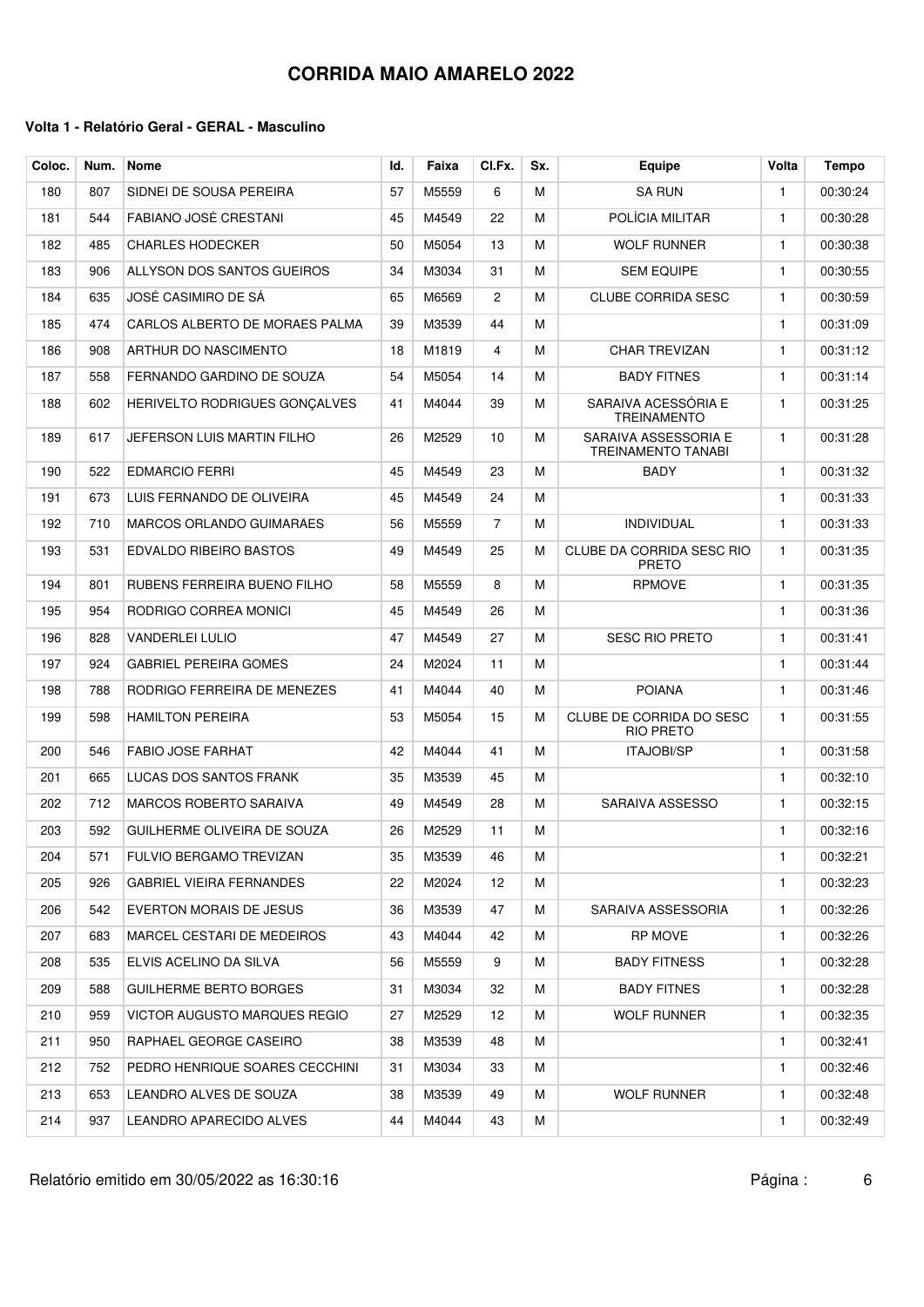| Coloc. | Num. | <b>Nome</b>                          | ld. | Faixa | CI.Fx.       | Sx. | Equipe                                                | Volta        | <b>Tempo</b> |
|--------|------|--------------------------------------|-----|-------|--------------|-----|-------------------------------------------------------|--------------|--------------|
| 215    | 845  | WESLEY RODRIGO DOS SANTOS            | 34  | M3034 | 34           | м   | CH RUNNER                                             | 1            | 00:33:04     |
| 216    | 708  | <b>MARCOS FERNANDES PIRES</b>        | 44  | M4044 | 44           | м   |                                                       | 1            | 00:33:08     |
| 217    | 952  | RICARDO HENRIQUE DA SILVA            | 37  | M3539 | 50           | М   |                                                       | $\mathbf{1}$ | 00:33:20     |
| 218    | 657  | LEONARDO MOLINA BORIN                | 22  | M2024 | 13           | M   | <b>MAPOGOS</b>                                        | 1            | 00:33:22     |
| 219    | 717  | MATEUS CARLOS FERREIRA DIAS          | 22  | M2024 | 14           | М   | <b>MAPOGOS</b>                                        | 1            | 00:33:22     |
| 220    | 667  | LUCAS NARDEZ                         | 27  | M2529 | 13           | м   |                                                       | 1            | 00:33:31     |
| 221    | 554  | <b>FELIPE AGOSTINELLI PERES</b>      | 39  | M3539 | 51           | М   |                                                       | 1            | 00:33:34     |
| 222    | 727  | <b>MAURO SIDNEY PETRECA</b>          | 60  | M6064 | 4            | М   | <b>TRUTAS</b>                                         | 1            | 00:33:34     |
| 223    | 491  | CLÁUDIO PASCOALAO JÚNIOR             | 40  | M4044 | 45           | М   | <b>WOLF RUNNER</b>                                    | 1            | 00:33:39     |
| 224    | 496  | <b>CLEBER SANTANA SILVA</b>          | 34  | M3034 | 35           | м   | <b>RP MOVE</b>                                        | 1            | 00:33:46     |
| 225    | 765  | RENAN NERES DE CAMPOS OLIVEIRA       | 33  | M3034 | 36           | м   | <b>BADY FITNESS</b>                                   | 1            | 00:34:01     |
| 226    | 570  | FREDERICO AUGUSTO NEVES E SOUZ       | 41  | M4044 | 46           | м   | DIGÃO RUNNERS                                         | 1            | 00:34:02     |
| 227    | 451  | ANTONIO CARLOS ORIGA JUNIOR          | 57  | M5559 | 10           | М   |                                                       | 1            | 00:34:03     |
| 228    | 977  | WEBER LUIZ PINTO MARTINS             | 33  | M3034 | 37           | м   | <b>PRF</b>                                            | 1            | 00:34:03     |
| 229    | 742  | <b>OSNI MELO</b>                     | 50  | M5054 | 16           | М   | CLUBE DA CORRIDA - SESC -<br>SÃO JOSÉ DO RIO PRETO/SP | 1            | 00:34:25     |
| 230    | 526  | EDSON LAZARINI DE CARVALHO           | 44  | M4044 | 47           | м   |                                                       | 1            | 00:34:28     |
| 231    | 567  | FRANCISCO HOFSTETTER CARVALHO        | 43  | M4044 | 48           | м   | <b>MAPGOS</b>                                         | 1            | 00:34:28     |
| 232    | 734  | NICHOLAS CASTELA DE CARVALHO         | 19  | M1819 | 5            | М   |                                                       | 1            | 00:34:28     |
| 233    | 421  | ADEMIR TERRADAS JUNIOR               | 37  | M3539 | 52           | М   | <b>SEM EQUIPE</b>                                     | 1            | 00:34:29     |
| 234    | 589  | GUILHERME FAUSTINO SILVA             | 31  | M3034 | 38           | М   |                                                       | 1            | 00:34:47     |
| 235    | 918  | EDUARDO REIS DO NASCIMENTO           | 37  | M3539 | 53           | м   |                                                       | 1            | 00:34:49     |
| 236    | 559  | <b>FERNANDO GOMES</b>                | 53  | M5054 | 17           | М   | DIGÃO RUNNER                                          | 1            | 00:34:51     |
| 237    | 931  | JOÃO VITOR DA SILVA                  | 40  | M4044 | 49           | м   | <b>DETRAN SP</b>                                      | 1            | 00:34:55     |
| 238    | 933  | <b>JOSÉ JULIO GREGOLETI</b>          | 78  | M7579 | $\mathbf{1}$ | м   | SARAIVA ASSESSORIA                                    | 1            | 00:35:02     |
| 239    | 464  | <b>BRUNO HENRIQUE FUZARO AZEVEDO</b> | 23  | M2024 | 15           | м   | <b>SESC RIO PRETO</b>                                 | 1            | 00:35:17     |
| 240    | 688  | <b>MARCELO MOTA</b>                  | 37  | M3539 | 54           | М   | <b>CONNECT HIIT</b>                                   | 1            | 00:35:18     |
| 241    | 601  | HERALDO MARTARELLO FILHO             | 46  | M4549 | 29           | м   |                                                       | 1            | 00:35:31     |
| 242    | 431  | ALEX DE SOUZA SILVA                  | 38  | M3539 | 55           | м   | <b>HEALTHY LIFE</b>                                   | 1            | 00:35:38     |
| 243    | 612  | <b>IVO ANTONIO BARATELA</b>          | 53  | M5054 | 18           | м   | <b>AVULSO</b>                                         | 1            | 00:35:50     |
| 244    | 484  | CÉZAR ROBERTO MATIAS DA SILVA        | 58  | M5559 | 11           | м   | DIGÃO RUNNER                                          | 1            | 00:36:01     |
| 245    | 428  | ALBERTO CARLOS RIBEIRO DACOSTA       | 41  | M4044 | 50           | м   | RP MOVE                                               | 1            | 00:36:04     |
| 246    | 442  | ANDRE LUIS MACHADO                   | 41  | M4044 | 51           | м   | <b>CARLOS FREITAS</b>                                 | 1            | 00:36:18     |
| 247    | 458  | ANTONIO WILDEGLAN OLIVEIRA MOR       | 36  | M3539 | 56           | м   | <b>RPMOVE</b>                                         | 1            | 00:36:25     |
| 248    | 997  | HUGO EDUARDO PEREIRA                 | 44  | M4044 | 52           | м   |                                                       | 1            | 00:36:37     |
| 249    | 846  | WILLIAM DANILO GARCIA                | 31  | M3034 | 39           | м   |                                                       | 1            | 00:36:45     |
| 250    | 640  | <b>JOSE PINHEIRO JR</b>              | 54  | M5054 | 19           | M   | IGOR LORENZZATO/CORPORE                               | 1            | 00:36:49     |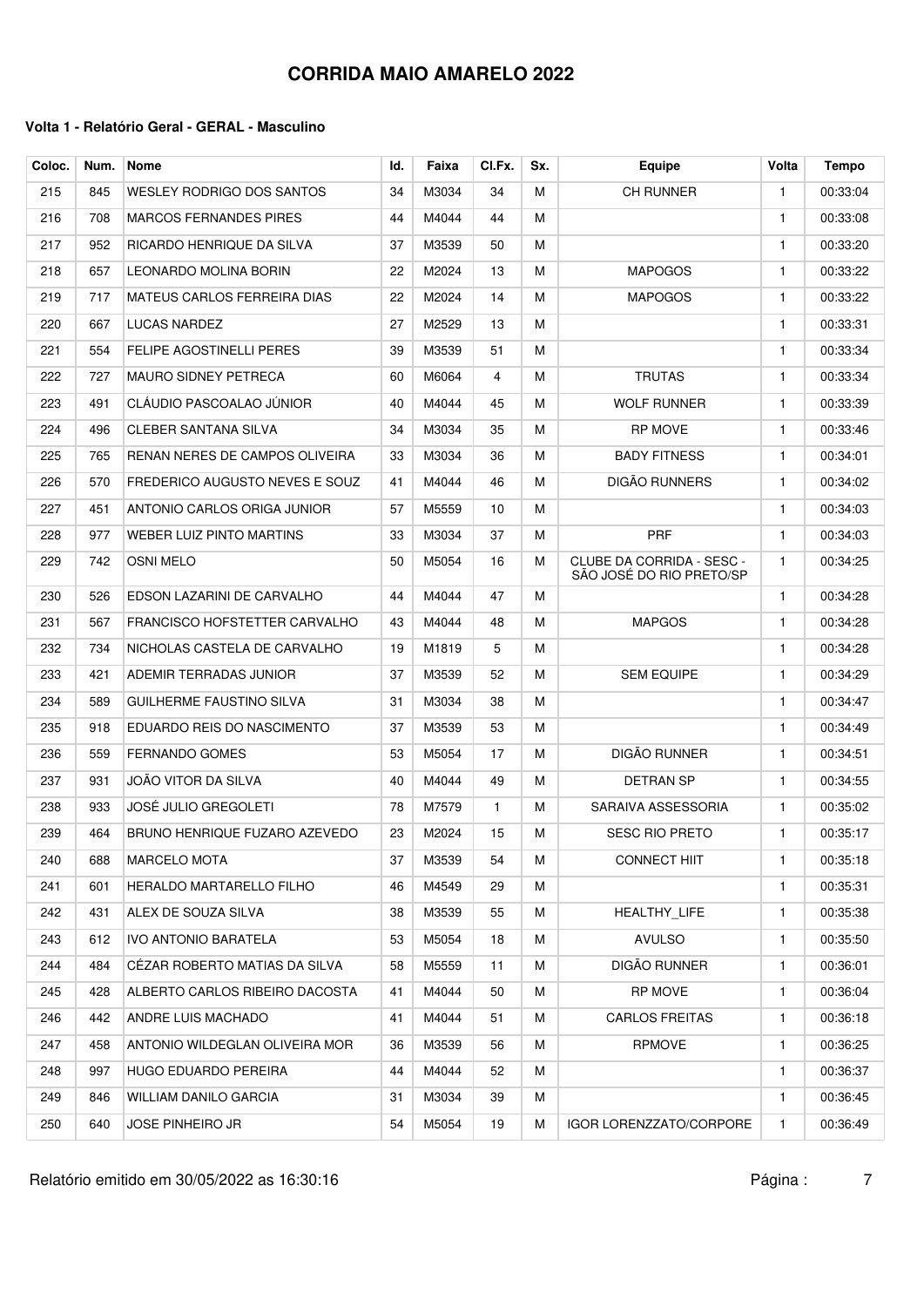| Coloc. | Num. | <b>Nome</b>                        | ld. | Faixa | CI.Fx. | Sx. | <b>Equipe</b>                            | Volta        | <b>Tempo</b> |
|--------|------|------------------------------------|-----|-------|--------|-----|------------------------------------------|--------------|--------------|
| 251    | 503  | DANIEL LEANDRO SHIGAKI             | 40  | M4044 | 53     | М   | <b>WOLF RUNNER</b>                       | $\mathbf{1}$ | 00:36:50     |
| 252    | 636  | JOSÉ DOMINGUES VIEIRA              | 68  | M6569 | 3      | M   |                                          | $\mathbf{1}$ | 00:36:50     |
| 253    | 795  | ROGERIO BALESTRA                   | 39  | M3539 | 57     | М   |                                          | $\mathbf{1}$ | 00:36:56     |
| 254    | 934  | <b>JOSÉ ROGÉRIO COLLA</b>          | 48  | M4549 | 30     | М   | <b>DETRAN</b>                            | $\mathbf{1}$ | 00:36:58     |
| 255    | 565  | <b>FRANCICLEY PIERRE VENANCIO</b>  | 50  | M5054 | 20     | М   | <b>IGOR LORENZZATO/CORPORE</b>           | $\mathbf{1}$ | 00:37:02     |
| 256    | 979  | FABRICIO ADOLFO VERISSIMO          | 50  | M5054 | 21     | М   | <b>INDIVIDUAL</b>                        | $\mathbf{1}$ | 00:37:05     |
| 257    | 763  | RAPHAEL SILVA PRADO                | 31  | M3034 | 40     | М   | <b>PRADO</b>                             | $\mathbf{1}$ | 00:37:17     |
| 258    | 681  | <b>MAICON LUIS AZEVEDO</b>         | 41  | M4044 | 54     | м   | <b>SESC RIO PRETO</b>                    | $\mathbf{1}$ | 00:37:18     |
| 259    | 780  | ROBSON RAFAEL LOPES                | 44  | M4044 | 55     | М   |                                          | $\mathbf{1}$ | 00:37:20     |
| 260    | 516  | DIEGO FERNANDES RODRIGUES          | 14  | M0015 | 3      | М   | <b>RP MOVE</b>                           | $\mathbf{1}$ | 00:37:59     |
| 261    | 928  | JAILSON SILVA FERREIRA             | 45  | M4549 | 31     | М   | PRO RUNNING                              | $\mathbf{1}$ | 00:38:28     |
| 262    | 758  | RAFAEL PERLI NABUCO                | 41  | M4044 | 56     | М   | <b>BADY ACESSORIA</b>                    | $\mathbf{1}$ | 00:38:57     |
| 263    | 508  | DANILO MOISES DA SILVA             | 42  | M4044 | 57     | М   | SILVA MONTAGEM E PROJETOS                | $\mathbf{1}$ | 00:39:03     |
| 264    | 938  | <b>LUCAS MATOS</b>                 | 35  | M3539 | 58     | М   |                                          | $\mathbf{1}$ | 00:39:38     |
| 265    | 610  | ISAAC LIMEIRA PAXINI MACHADO       | 36  | M3539 | 59     | М   | <b>BADY FITNESS</b>                      | $\mathbf{1}$ | 00:39:47     |
| 266    | 489  | CLAUDIO LUIS TEDOKON               | 54  | M5054 | 22     | М   | CIP HB ONCO                              | $\mathbf{1}$ | 00:40:18     |
| 267    | 722  | <b>MATHEUS ST VIVEIROS</b>         | 32  | M3034 | 41     | М   | <b>BIT POWER.SPORT</b>                   | $\mathbf{1}$ | 00:40:56     |
| 268    | 471  | CAIO CEZAR QUEIXAS CENEVIVA        | 46  | M4549 | 32     | М   | <b>HEALTH LIFE</b>                       | $\mathbf{1}$ | 00:41:35     |
| 269    | 695  | <b>MARCO ANTONIO DOS SANTOS</b>    | 52  | M5054 | 23     | М   | <b>RP MOVE</b>                           | $\mathbf{1}$ | 00:41:40     |
| 270    | 759  | <b>RAFAEL SANTOS</b>               | 36  | M3539 | 60     | M   | <b>RP MOVE</b>                           | $\mathbf{1}$ | 00:41:40     |
| 271    | 836  | WAGNER LUIZ FURLAN                 | 36  | M3539 | 61     | М   |                                          | $\mathbf{1}$ | 00:42:35     |
| 272    | 429  | ALCEU GUERRA JUNIOR                | 62  | M6064 | 5      | М   |                                          | $\mathbf{1}$ | 00:42:38     |
| 273    | 646  | JUAN DOMENICK FERNANDES            | 25  | M2529 | 14     | М   |                                          | $\mathbf{1}$ | 00:43:03     |
| 274    | 811  | STÊNIO AGRELI                      | 33  | M3034 | 42     | M   |                                          | $\mathbf{1}$ | 00:43:15     |
| 275    | 625  | JOELMIR FERNANDES BIANCO           | 42  | M4044 | 58     | M   | <b>CEDRUS RUNNING</b>                    | $\mathbf{1}$ | 00:43:17     |
| 276    | 975  | QUILMER CLAIBER FERNANDES          | 46  | M4549 | 33     | М   | CPI <sub>5</sub>                         | $\mathbf{1}$ | 00:43:40     |
| 277    | 685  | <b>MARCELO FLORIANO LUCIANELLI</b> | 36  | M3539 | 62     | м   |                                          | 1            | 00:43:44     |
| 278    | 796  | ROGERIO FINOTELO                   | 42  | M4044 | 59     | М   |                                          | $\mathbf{1}$ | 00:43:44     |
| 279    | 621  | JOÃO PAULO SANCHES CUNHA           | 31  | M3034 | 43     | м   | <b>BADY FITNES</b>                       | $\mathbf{1}$ | 00:44:50     |
| 280    | 805  | SEBASTIAO DE MELLO                 | 64  | M6064 | 6      | М   |                                          | 1            | 00:45:01     |
| 281    | 480  | <b>CAUE FERNANDES</b>              | 27  | M2529 | 15     | м   | DIGÃO RUNNER                             | $\mathbf{1}$ | 00:46:23     |
| 282    | 764  | RENAN CESAR SANFELICE              | 51  | M5054 | 24     | М   |                                          | $\mathbf{1}$ | 00:46:27     |
| 283    | 498  | CLEYTON ALBINO DE JESUS FERREI     | 38  | M3539 | 63     | М   |                                          | 1            | 00:48:58     |
| 284    | 455  | ANTONIO GONCALVES JUNIOR           | 43  | M4044 | 60     | М   | HEALTHY_LIFE                             | $\mathbf{1}$ | 00:49:03     |
| 285    | 730  | <b>MORIEL VARGA</b>                | 44  | M4044 | 61     | М   |                                          | $\mathbf{1}$ | 00:49:44     |
| 286    | 912  | <b>CLAUDINEI MORI</b>              | 50  | M5054 | 25     | М   | DETRAN = SÃO JOSÉ DO RIO<br><b>PRETO</b> | $\mathbf{1}$ | 00:55:59     |